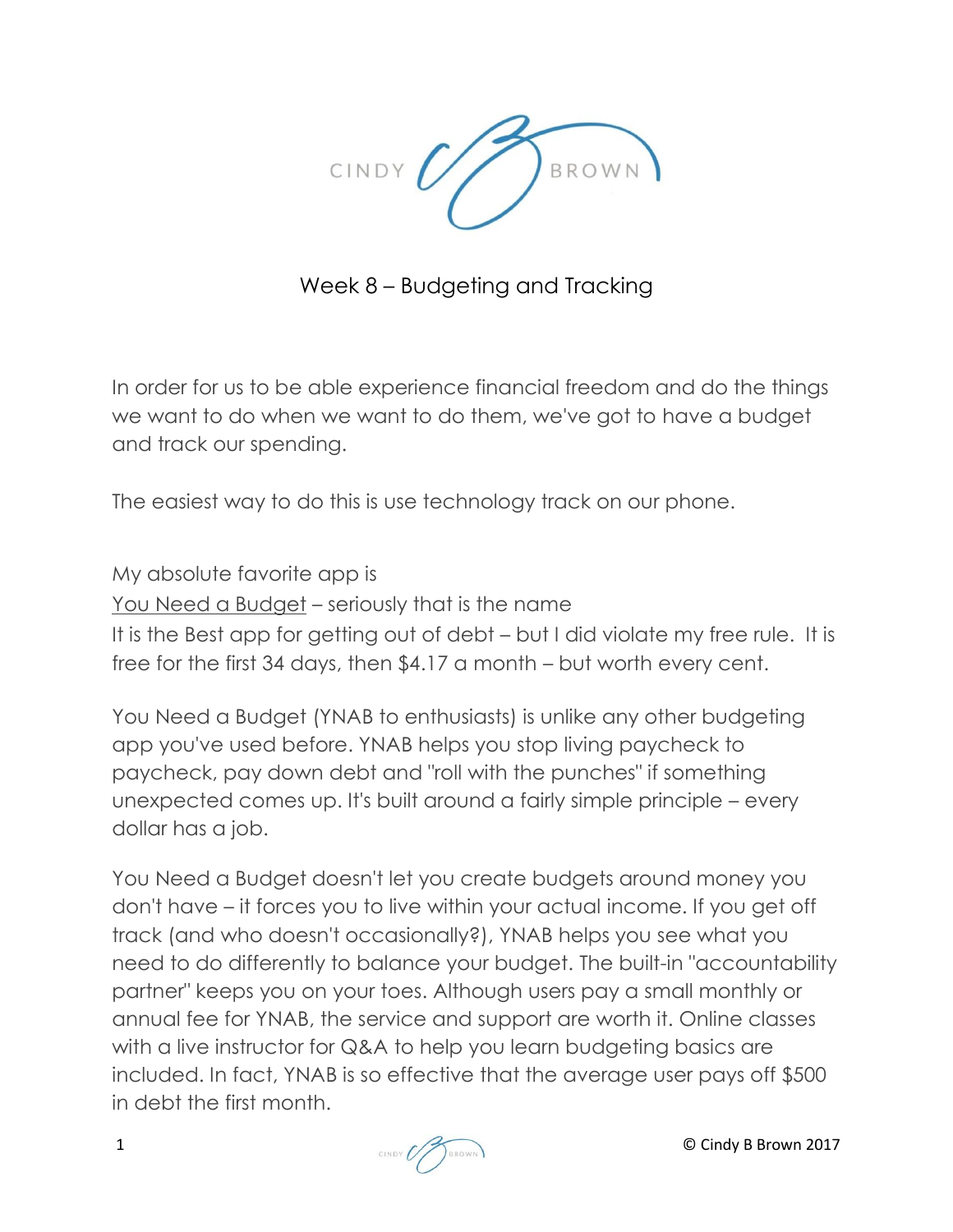My favorite really free app is Mint.

Hands down, the free [Mint app](https://www.mint.com/) from Intuit Inc. – the name behind QuickBooks and TurboTax – is an effective all-in-one resource for creating a budget, tracking your spending and getting smart about your money. You can connect all your bank and [credit card](http://www.investopedia.com/terms/c/creditcard.asp) accounts, as well as all your monthly bills, so all your finances are in one convenient place – no more logging in to multiple sites.

Mint lets you know when bills are due, what you owe and what you can pay. The app can also send you payment reminders so you can avoid late fees. Based on your spending habits, Mint even gives you specific advice to gain more control over your budget. The free [credit score](http://www.investopedia.com/terms/c/credit_score.asp) is a nice bonus, too.

If you are self employed or have a side business I love

## QuickBooks Online

It downloads and reconciles credit card transactions as well as integrating applications such as Paypal, American Express and Square. Other features include creating recurring invoices, sending payment receipts online, configuring rules for payment reminders and tracking receivables. Users can take photos of bills and submit them as expense proofs.

## **HOMEWORK**

Pick an app and download it

Connect your bank and credit cards to the app

Spend 5 minutes every day tracking your spending. This means you will begin to get up to date with everything.

Re-evaluate and shift as necessary to keep the 70-10-10-5 -5 rule.